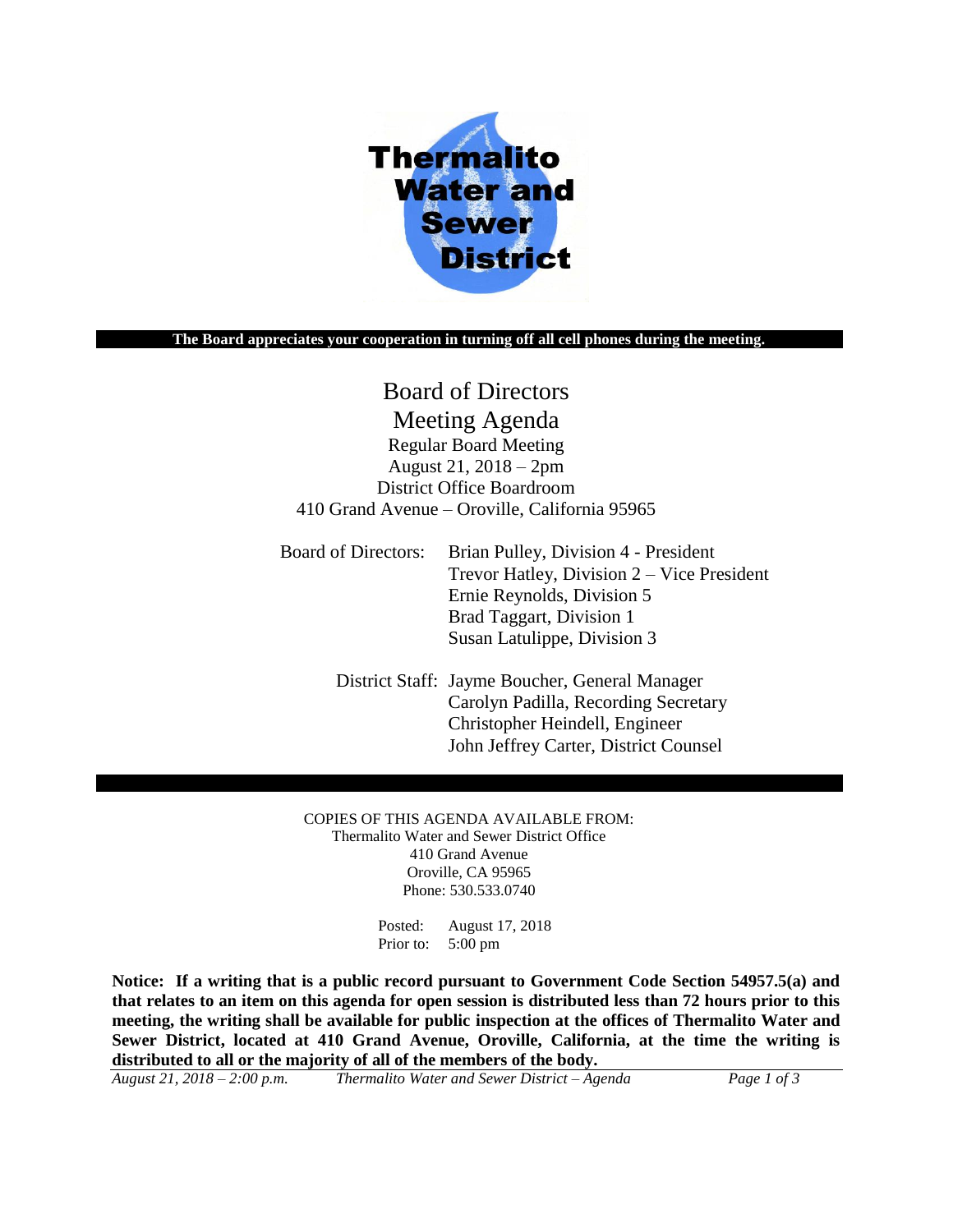Thermalito Water and Sewer District Regular Board Meeting August 21, 2018 - 2pm

#### **1. CALL TO ORDER**

- **1.1 Flag Salute** Manager Boucher
- **1.2 Roll Call** Secretary Padilla

# **2. RECOGNITION OF INDIVIDUALS WHO WISH TO SPEAK ON AGENDA ITEMS**

This is the time the President will invite anyone in the audience wishing to address the Board on a matter that is on the agenda to state your name and the agenda item on which you wish to speak. When that item comes up on the agenda, you will be asked to step to the podium, repeat your name and give your address for the record, and make your presentation. Under Government Code Section 54954.3, the time allotted for presentations may be limited.

#### **3. CONSENT AGENDA**

All items listed under the Consent Agenda are considered to be routine and will be enacted by one motion unless an item is removed. Resolutions will be read by title only. There will be no separate discussion of these items unless members of the Board, or persons in the audience, request specific items to be removed from the Consent Agenda to the Regular Agenda for separate discussion, prior to the time the Board votes on the motion to adopt the Consent Agenda. If any item(s) are removed from the Consent Agenda, the item(s) will be considered immediately following action on the Consent Agenda.

- **3.1 Request Approval of Minutes Regular Meeting held on July 26, 2018**
- **3.2 Request Approval of July 2018 Financial Statements**
- **3.3 Request Approval of Payment for Warrants from July 14, 2018 through August 17, 2018**
- **3.4 Superintendent's Monthly Report of Maintenance and Operations and Solar Power Generation for July 2018**

## **4. ITEMS REMOVED FROM CONSENT AGENDA**

#### **5. GENERAL ADMINISTRATION BUSINESS**

**5.1 Request to Change October Board Meeting Date** Manager Boucher is requesting to move the October 2018 Board meeting date.

*Discussion with possible action*